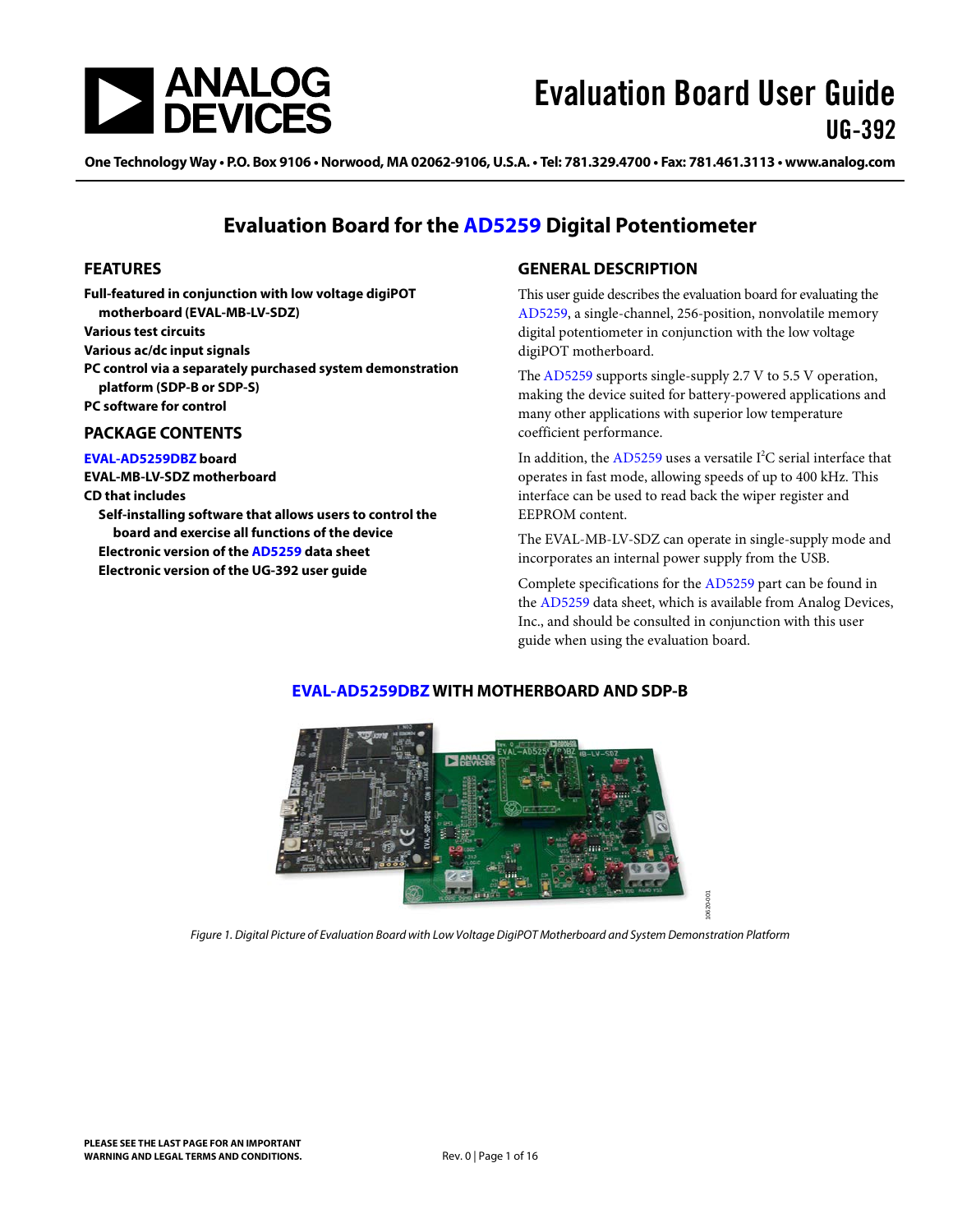# **Evaluation Board User Guide**

# **TABLE OF CONTENTS**

#### <span id="page-1-0"></span>**REVISION HISTORY**

5/12-Revision 0: Initial Version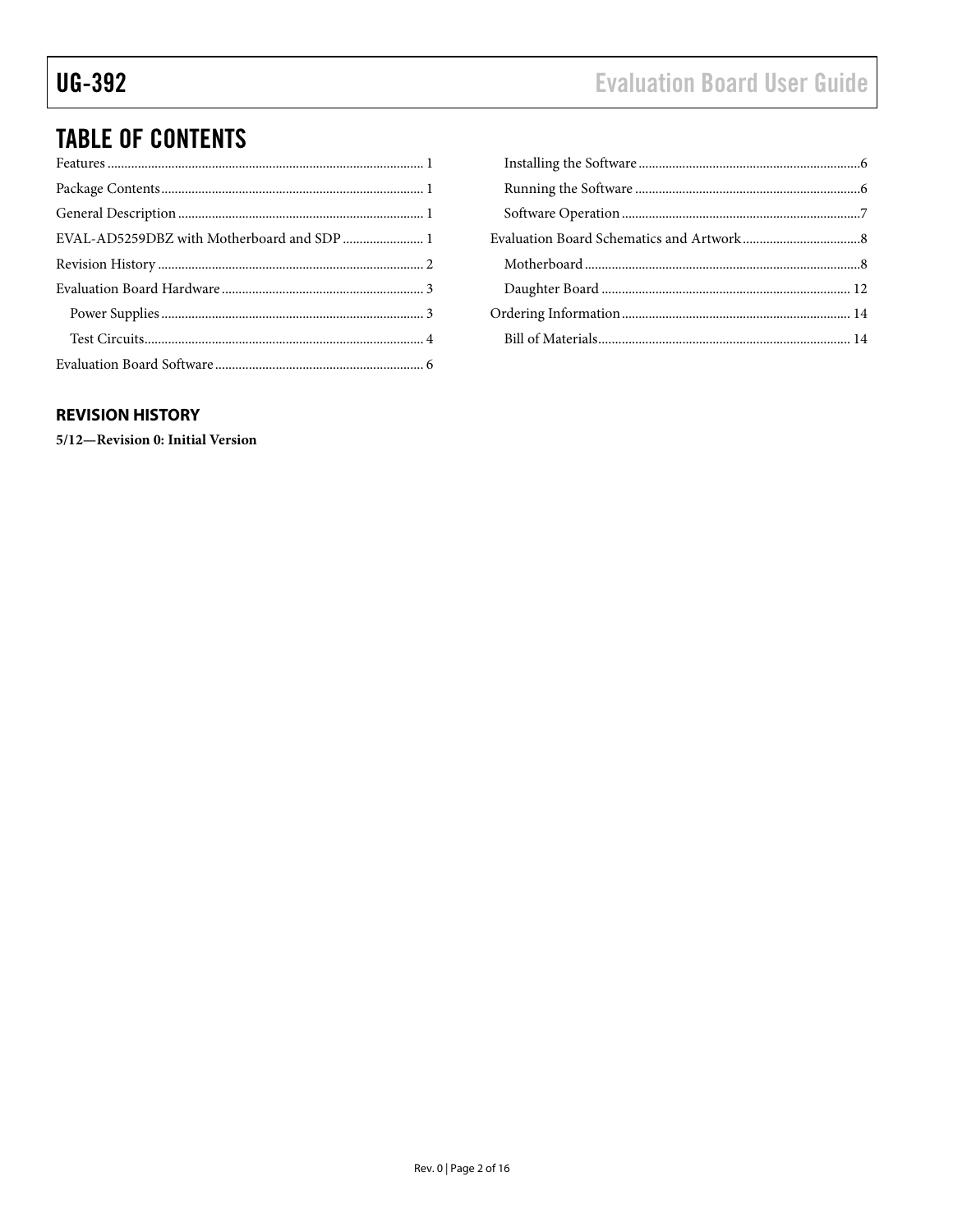# <span id="page-2-0"></span>EVALUATION BOARD HARDWARE

#### <span id="page-2-1"></span>**POWER SUPPLIES**

The EVAL-MB-LV-SDZ supports using single power supplies.

The evaluation board can be powered either from the SDP port or externally by the J1 and J2 connectors, as described i[n Table 1.](#page-2-2)

All supplies are decoupled to ground using 10  $\mu$ F tantalum and 0.1 µF ceramic capacitors.

#### <span id="page-2-2"></span>**Table 1. Maximum and Minimum Voltages of the Connectors**

| <b>Connector</b> |               |                                               |
|------------------|---------------|-----------------------------------------------|
| No.              | Label         | <b>Voltage</b>                                |
| $11 - 1$         | EXT VDD       | Analog positive power supply, $V_{\text{DD}}$ |
|                  |               | from 2.7 V to 5.5 V                           |
| $11-2$           | <b>GND</b>    | Analog ground                                 |
| $12 - 1$         | <b>VLOGIC</b> | Digital supply, from 2.7 V to $V_{DD}$        |
| $12-2$           | <b>DGND</b>   | Digital ground                                |

#### *Link Options*

Several link and switch options are incorporated in the EVAL-MB-LV-SDZ board and should be set up before using the board. [Table 2](#page-2-3) describes the positions of the links to control the evaluation board by a PC, via the SDP board. The functions of these link options are described in detail in [Table 3](#page-2-4) through [Table 6.](#page-4-0)

#### <span id="page-2-3"></span>**Table 2. Link Options Setup for SDP Control (Default)**

| Link No. | <b>Option</b> |
|----------|---------------|
| A11      | 3.3V          |
| A12      | <b>AGND</b>   |
| A5       | 3.3V          |

#### <span id="page-2-4"></span>**Table 3. Link Functions**

| Link No.       | <b>Power Supply</b> | <b>Options</b>                                                       |  |
|----------------|---------------------|----------------------------------------------------------------------|--|
| A11            | $V_{DD}$            | This link selects one of the following as the positive power supply: |  |
|                |                     | 5 V (from SDP).                                                      |  |
|                |                     | 3.3 V (from SDP).                                                    |  |
|                |                     | EXT VDD (external supply from the J1 connector).                     |  |
| A <sub>5</sub> | V <sub>LOGIC</sub>  | This link selects one of the following as the digital supply:        |  |
|                |                     | 3.3 V (from SDP).                                                    |  |
|                |                     | VLOGIC (external supply from the J2 connector).                      |  |
| A12            | <b>GND</b>          | AGND.                                                                |  |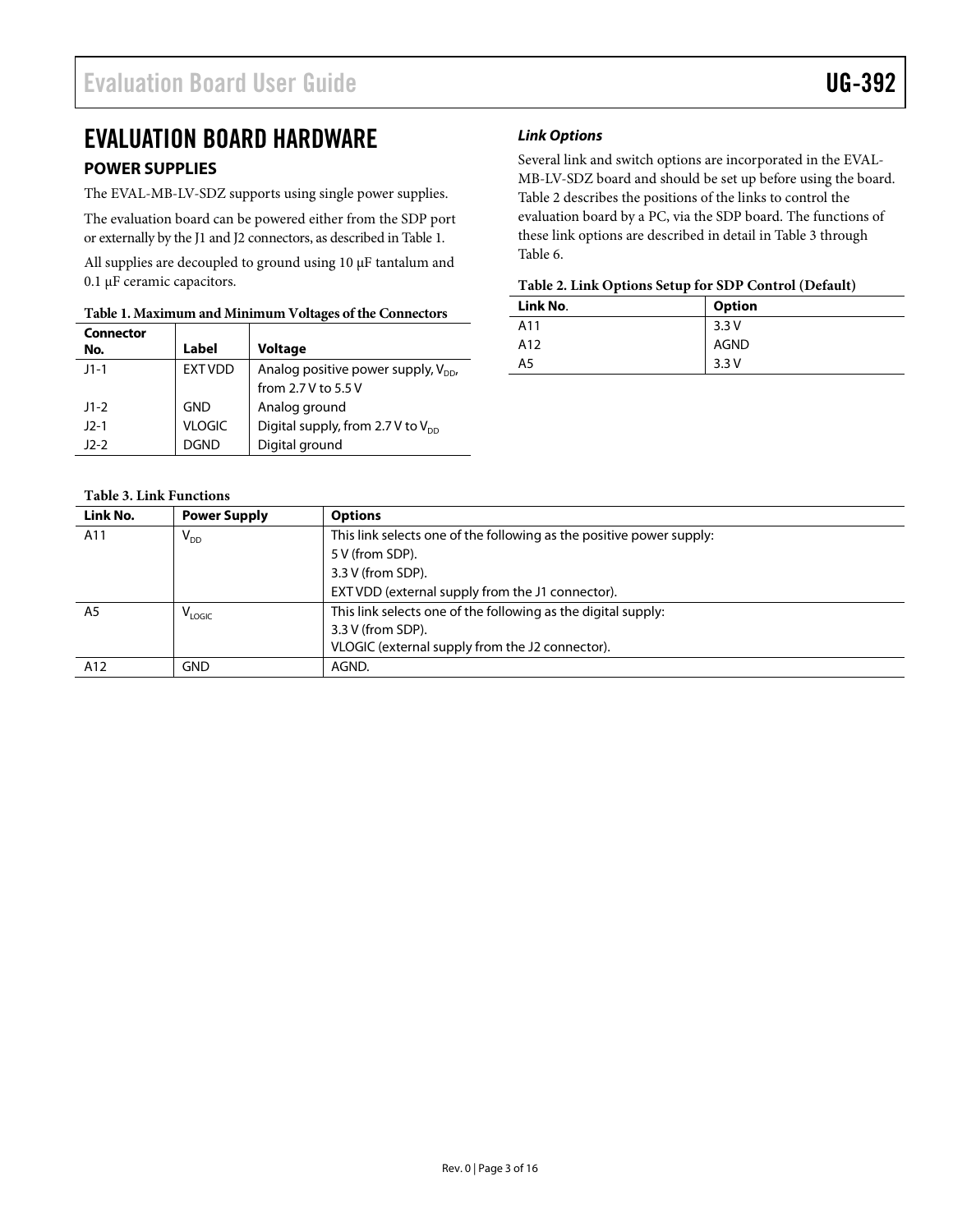#### <span id="page-3-0"></span>**TEST CIRCUITS**

The [EVAL-AD5259DBZ](http://www.analog.com/AD5259) and EVAL-MB-LV-SDZ incorporate several test circuits to evaluate the performance of the [AD5259.](http://www.analog.com/static/imported-files/data_sheets/AD5171.pdf)

#### *DAC*

The RDAC can be operated as a digital-to-analog converter (DAC), as shown in [Figure 2.](#page-3-1)



*Figure 2. DAC*

<span id="page-3-1"></span>[Table 5](#page-3-2) shows the options available for the voltage references.

The output voltage is defined in Equation 1.

$$
V_{OUT} = (V_A - V_B) \times \frac{RDAC}{256}
$$
 (1)

where:

*RDAC* is the code loaded in the RDAC register.

 $V_A$  is the voltage applied to the A terminal (A9 link).

 $V_B$  is the voltage applied to the B terminal (A10 link).

However, by using the R34 and R35 external resistors, the user can reduce the voltage of the voltage references. In this case, use the A1 and B1 test points to measure the voltage applied to the A and B terminals and recalculate  $\rm V_{_A}$  and  $\rm V_{_B}$  in Equation 1.

#### *AC Signal Attenuation*

The RDAC can be used to attenuate an ac signal, which must be provided externally using the AC\_INPUT connector, as shown in [Figure 3.](#page-3-3)

<span id="page-3-2"></span>

| <b>Table 5. DAC Voltage References</b> |
|----------------------------------------|
|----------------------------------------|



*Figure 3. AC Signal Attenuator*

<span id="page-3-3"></span>Depending on the voltage supply rails and the dc offset voltage of the ac signal, various configurations can be used as described in [Table 4.](#page-3-4)

<span id="page-3-4"></span>

| Table 4. AC Signal Attenuation Link Options |  |  |  |
|---------------------------------------------|--|--|--|
|---------------------------------------------|--|--|--|

| <b>Link</b> | <b>Options</b> | <b>Conditions</b>                                          |  |
|-------------|----------------|------------------------------------------------------------|--|
| A9          | $AC+$          | No dc offset voltage.                                      |  |
|             |                | AC signal is outside the voltage supply rails              |  |
|             |                | due to the dc offset voltage.                              |  |
|             |                | DC offset voltage $\neq$ V <sub>pp</sub> /2 <sup>1</sup> . |  |
|             | AC             | All other conditions.                                      |  |
| A10         | <b>BIAS</b>    | Use in conjunction with $AC + link^1$ .                    |  |
|             |                | All other conditions.                                      |  |

<sup>1</sup> Recommended to ensure optimal total harmonic distortion (THD) performance.

The signal attenuation is defined in Equation 2.

$$
Attention (dB) = 20 \times \log \left( \frac{R_{WB} + R_{W}}{R_{END-TO-END}} \right)
$$
 (2)

where:

 $R_{WB}$  is the resistor between the W and B terminals.  $R_W$  is the wiper resistance.

*REND-TO-END* is the end-to-end resistance value.

|                                                                                                | Twore of DITC + onthe References |                    |                |                                                     |
|------------------------------------------------------------------------------------------------|----------------------------------|--------------------|----------------|-----------------------------------------------------|
| <b>Terminal</b>                                                                                | Link (Daughter Board)            | Link (Motherboard) | <b>Options</b> | <b>Description</b>                                  |
| A1                                                                                             | Switch B of A4                   | A9                 | $AC+$          | Connects Terminal A1 to $V_{DD}$ /2                 |
|                                                                                                |                                  |                    | <b>VDD</b>     | Connects Terminal A1 to $V_{\text{DD}}$             |
| W1                                                                                             | Switch B of A3                   | BUF-W1             |                | Connects Terminal W1 to an output buffer            |
| Switch B of A2<br><b>B1</b><br>Connects Terminal B1 to $V_{\text{DD}}/2$<br><b>BIAS</b><br>A10 |                                  |                    |                |                                                     |
|                                                                                                |                                  |                    | <b>AGND</b>    | Connects Terminal B1 to analog ground               |
|                                                                                                | A1 inserted                      |                    |                | Closes feedback loop of second op amp in the AD8618 |
|                                                                                                |                                  |                    |                |                                                     |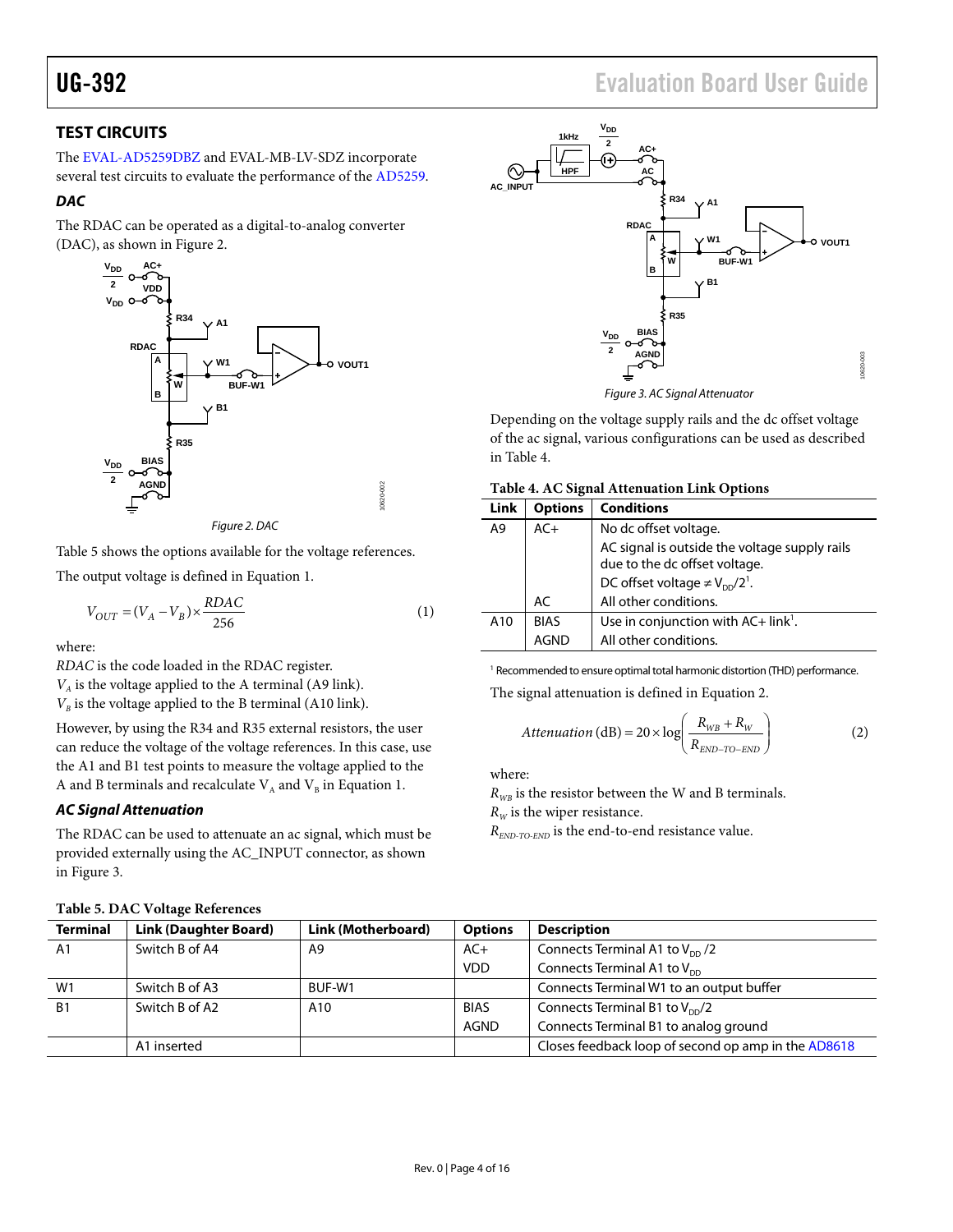#### *Signal Amplifier*

The RDAC can be operated as an inverting or noninverting signal amplifier supporting linear or pseudologarithmic gains. [Table 6](#page-4-0) shows the available configurations.

The noninverting amplifier with linear gain is shown i[n Figure 4,](#page-4-1) and the gain is defined in Equation 3.

$$
G = 1 + \frac{R_{WB}}{R38} \tag{3}
$$

where  $R_{WB}$  is the resistor between the W and B terminals.



*Figure 4. Linear Noninverting Amplifier*

<span id="page-4-1"></span>The noninverting amplifier with pseudologarithmic gain is shown in [Figure 5,](#page-4-2) and the gain is defined in Equation 4.

$$
G = 1 + \frac{R_{WB}}{R_{AW}}\tag{4}
$$

10620-004

where:

 $R_{WB}$  is the resistor between the W and B terminals.  $R_{\text{AW}}$  is the resistor between the A and W terminals.

| R41<br>1.7 $k\Omega$<br>$V_{INC}$<br>٠<br>VOUT2                                                    |           |
|----------------------------------------------------------------------------------------------------|-----------|
| <b>W2</b><br>C1<br>10 <sub>nF</sub><br>А2<br><b>B2</b><br>w<br>R43<br>R42<br>в<br>А<br><b>RDAC</b> | 10620-005 |
| Figure 5. Pseudologarithmic Noninverting Amplifier                                                 |           |

<span id="page-4-2"></span>R43 and R42 can be used to set the maximum and minimum gain limits.

The inverting amplifier with linear gain is shown in [Figure 6,](#page-4-3) and the gain is defined in Equation 5.

Note that the input signal,  $\mathbf{V}_{\text{IN}}$  must be negative.

$$
G = -\frac{R_{WB}}{R38} \tag{5}
$$

where  $R_{WB}$  is the resistor between the W and B terminals.



<span id="page-4-3"></span>*Figure 6. Linear Inverting Amplifier*

| Table of Amplifier Sciection Link Options |                   |                              |                    |            |                        |
|-------------------------------------------|-------------------|------------------------------|--------------------|------------|------------------------|
| <b>Amplifier</b>                          | Gain              | <b>Link (Daughter Board)</b> | Link (Motherboard) | Label      | $V_{\text{in}}$ Range  |
| Noninverting                              | Linear            | Switch A of A2, A3, and A4   | A7                 | <b>LIN</b> | 0 V to $V_{\text{nn}}$ |
|                                           |                   |                              | A6                 | N-INV      |                        |
|                                           |                   | A1 not inserted              | A8                 | N-INV      |                        |
|                                           | Pseudologarithmic | Switch A of A2, A3, and A4   | A7                 | LOC        | 0 V to $V_{\text{nn}}$ |
|                                           |                   |                              | A6                 | N-INV      |                        |
|                                           |                   | A1 not inserted              | A8                 | N-INV      |                        |
| Inverting                                 | Linear            | Switch A of A2, A3, and A4   | A7                 | <b>LIN</b> | $-V_{DD}$ to 0 V       |
|                                           |                   |                              | A6                 | <b>INV</b> |                        |
|                                           |                   | A1 not inserted              | A8                 | <b>INV</b> |                        |

#### <span id="page-4-0"></span>**Table 6. Amplifier Selection Link Options**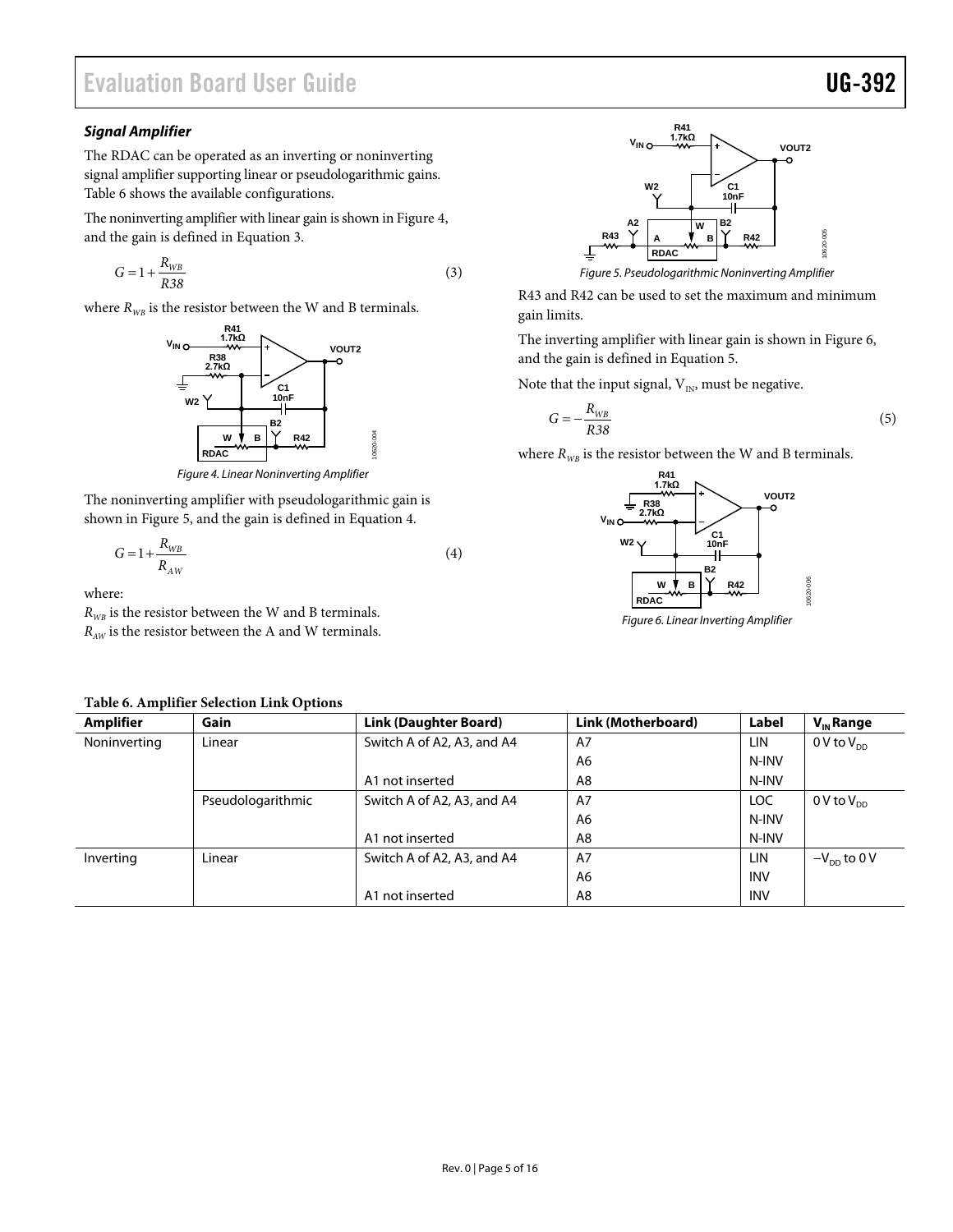# <span id="page-5-0"></span>EVALUATION BOARD SOFTWARE

#### <span id="page-5-1"></span>**INSTALLING THE SOFTWARE**

The [EVAL-AD5259DBZ](http://www.analog.com/AD5259) kit includes evaluation board software provided on a CD. The software is compatible with Windows® XP, Windows Vista, and Windows 7 (both 32 bits and 64 bits).

Install the software before connecting the [SDP board](http://www.analog.com/sdp) to the USB port of the PC to ensure that the SDP board is recognized when it is connected to the PC.

- 1. Start the Windows operating system and insert the CD.
- 2. The installation software opens automatically. If it does not, run the **setup.exe** file from the CD.
- 3. After installation is completed, power up the evaluation board as described in the [Power Supplies](#page-2-1) section.
- 4. Connect th[e EVAL-AD5259DBZ](http://www.analog.com/AD5259) and EVAL-MB-LV-SDZ to the SDP board and the SDP board to the PC using the USB cable included in the evaluation kit.
- 5. When the software detects the evaluation board, follow the instructions that appear to finalize the installation.

#### <span id="page-5-2"></span>**RUNNING THE SOFTWARE**

To run the program, do the following:

1. Click **Start** > **All Programs** > **Analog Devices** > **AD5259**> **AD5259 Eval Board**. To uninstall the program, click **Start** > **Control Panel** > **Add or Remove Programs** > **AD5259 Eval Board.**

2. If the SDP board is not connected to the USB port when the software is launched, a connectivity error displays (see [Figure 7\)](#page-5-3). Simply connect the evaluation board to the USB port of the PC, wait a few seconds, click **Rescan**, and follow the instructions.

| Hardware Select                                                        |           |
|------------------------------------------------------------------------|-----------|
| No matching system found. Press Rescan to retry or Cancel to<br>abort. |           |
| Previous<br><b>Next</b><br>Rescan<br>Select<br>Cancel                  | 10620-007 |

*Figure 7. Pop-Up Window Error*

<span id="page-5-3"></span>The main window of th[e EVAL-AD5259DBZ](http://www.analog.com/AD5259) software then opens, as shown i[n Figure 8.](#page-5-4)

| <b>图 AD5259</b>            | $\mathbf{e}^{m}$                                                               | $\mathbf{x}$<br>EVAL-AD5259DBZ                                                                                         |
|----------------------------|--------------------------------------------------------------------------------|------------------------------------------------------------------------------------------------------------------------|
| QUICK COMMANDS             | <b>MANUAL DATA</b><br>C2 C1 C0 A4 A3 A2 A1 A0                                  | D7 D6 D5 D4 D3 D2 D1 D0<br>AA<br>$\overline{\phantom{a}}$<br>$\overline{\phantom{a}}$<br>×.                            |
| <b>NOP</b><br><b>STORE</b> | Ξ<br>E<br>E                                                                    | $\circ$<br>$\mathbf{E}$ $\mathbf{E}$ $\mathbf{E}$<br>$\equiv$<br>E<br>$E$ $E$<br>E<br><b>SEND DATA</b><br>$\mathbf{1}$ |
| <b>RESTORE</b>             | 1<br>$\overline{\phantom{a}}$<br>$\overline{\phantom{a}}$<br><b>RDAC</b><br>×O | <b>TTTTTTTTT</b><br><b>MEMORY</b><br><b>MEMORY</b><br><b>TOLERANCE</b>                                                 |
| Protect                    | <b>WRITE</b>                                                                   | $\mathbf{x} \mathbf{0}$<br><b>UPDATE</b>                                                                               |
|                            |                                                                                | <b>EXIT</b>                                                                                                            |

<span id="page-5-4"></span>*Figure 8[. EVAL-AD5259DBZ](http://www.analog.com/AD5259) Software Main Window*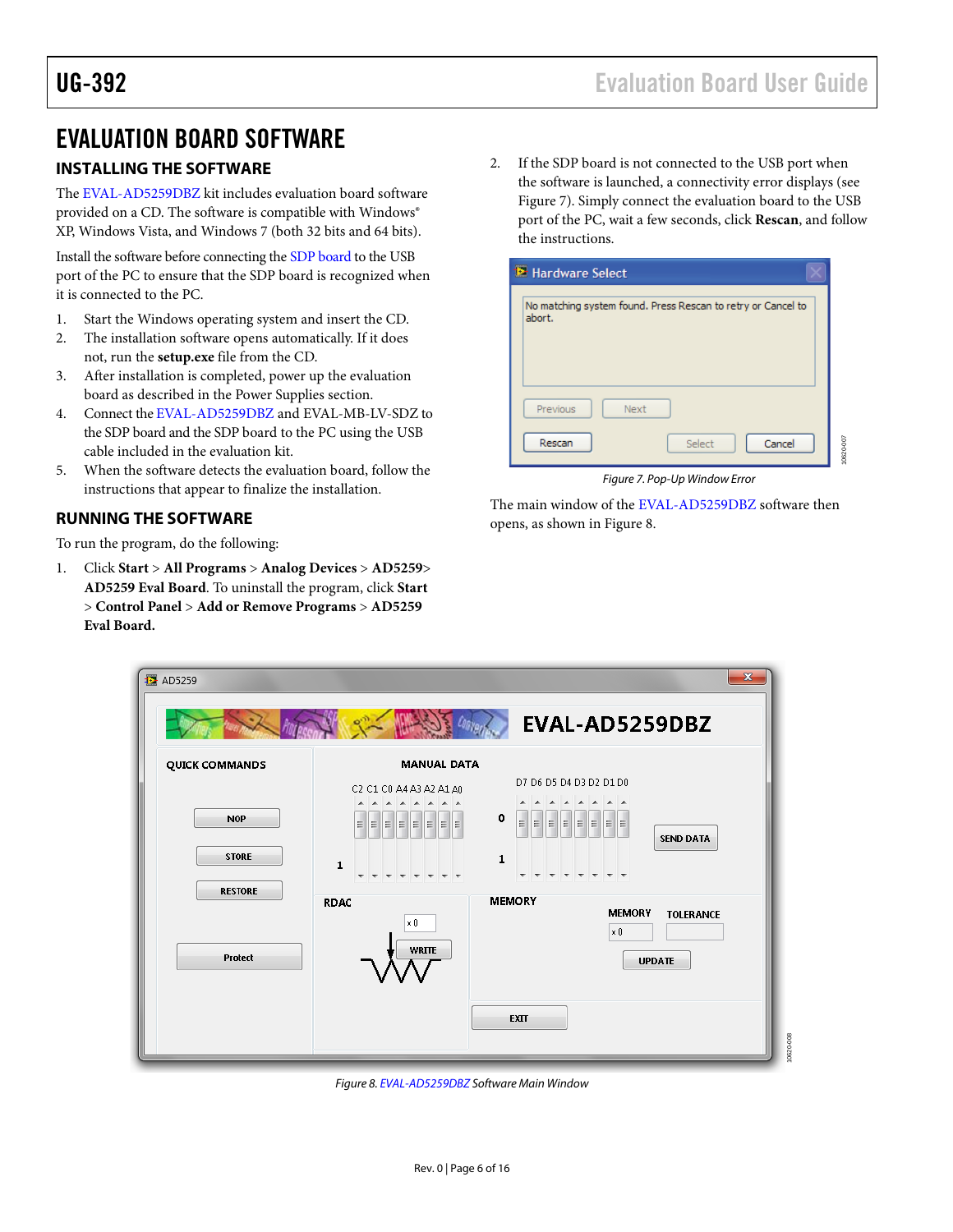#### <span id="page-6-0"></span>**SOFTWARE OPERATION**

The main window of th[e EVAL-AD5259DBZ](http://www.analog.com/AD5259) software is divided into the following sections: **QUICK COMMANDS, MANUAL DATA, RDAC**, and **MEMORY**.

**QICK COMMANDS** has the following options:

- **NOP** places the device in no operation mode, reducing the power consumption of the device.
- **STORE** saves the value of the RDAC register in the EEPROM memory.
- **RESTORE** transfers the data of the EEPROM memory into the RDAC register.
- **Protect/Unprotect** allows you to protect or unprotect the data writing.

**MANUAL DATA** has the following option:

• A customized  $I^2C$  data-word can be sent by manually switching the scroll bars from 0 to 1 or from 1 to 0 as desired and then clicking **SEND DATA**. In addition, the scroll bars are updated on each write transfer, showing the command sent to the part.

**RDAC** has the following option:

• Enter a desired value into the text box to update the RDAC registers and click **WRITE**. When **WRITE** is clicked, a write/read operation is performed, and the value displayed in this section is updated with the actual RDAC register value. This function can be used to verify whether the write operation was completed successfully.

**MEMORY** has the following option:

• Clicking **UPDATE** reads the content of the EEPROM memory and the tolerance of the resistance.

**EXIT** closes the program.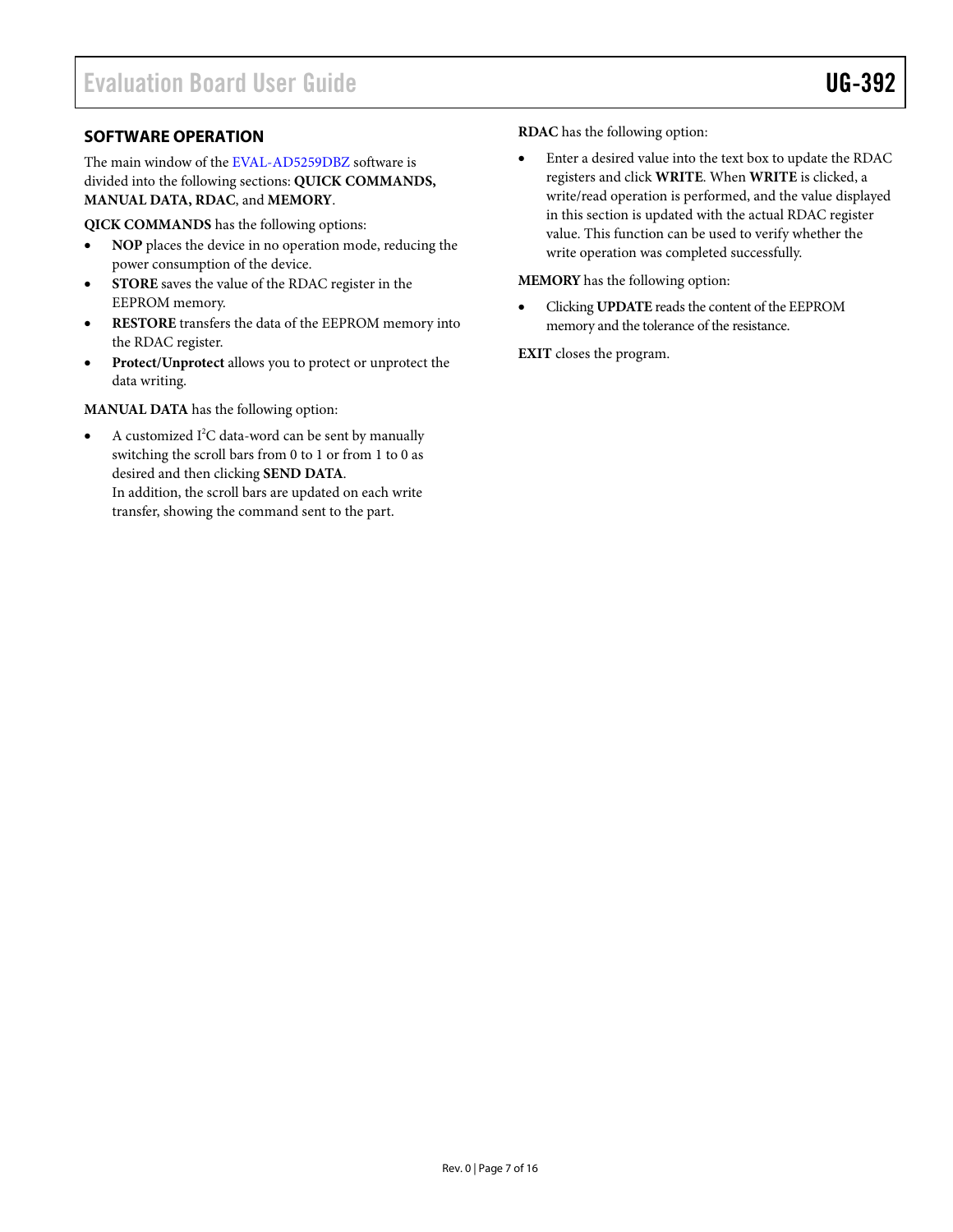# <span id="page-7-0"></span>EVALUATION BOARD SCHEMATICS AND ARTWORK

<span id="page-7-1"></span>



*Figure 9. SDP Connector and Power Supply*

10620-009 10620-009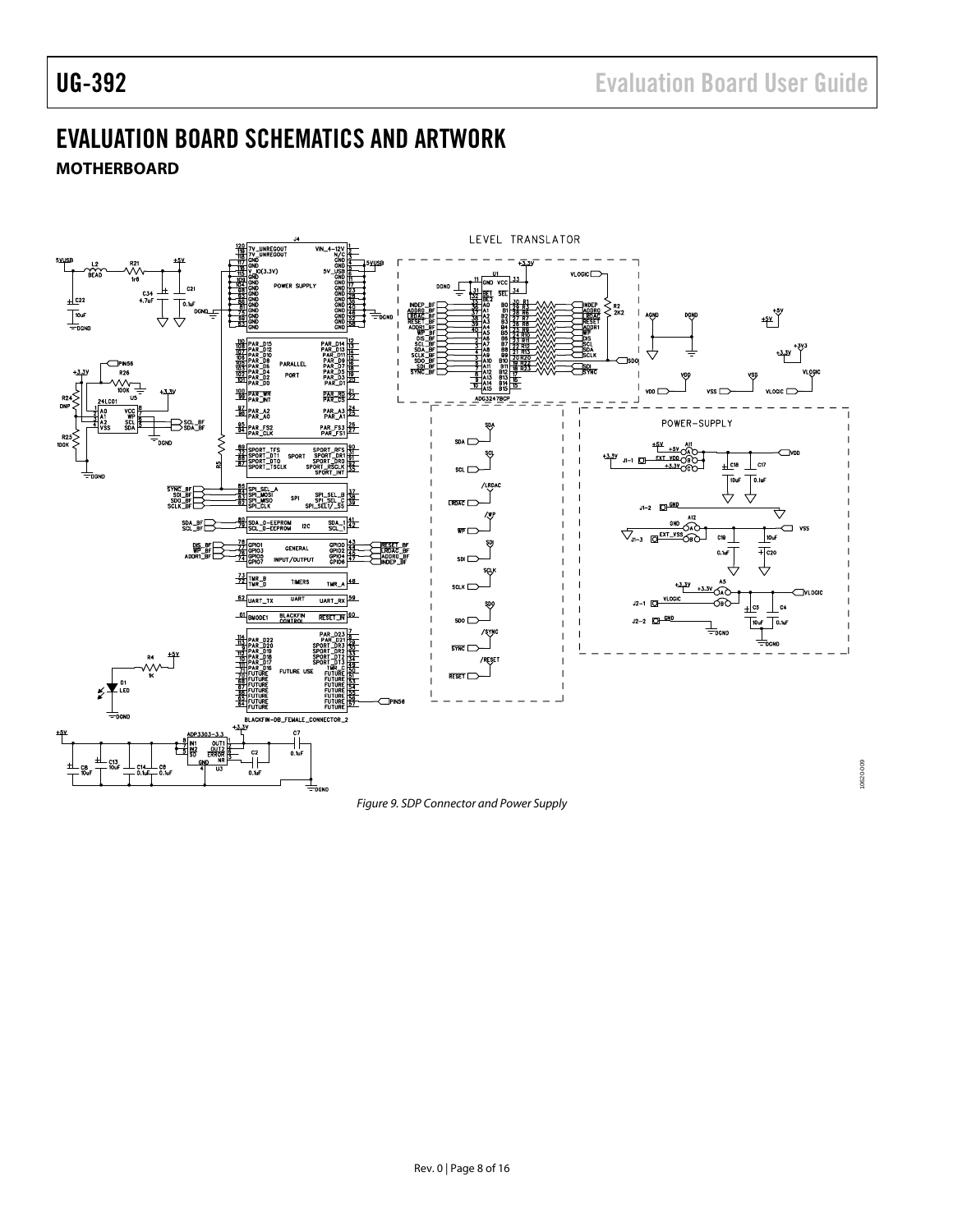Evaluation Board User Guide Contract Contract Contract Contract Contract Contract Contract Contract Contract Contract Contract Contract Contract Contract Contract Contract Contract Contract Contract Contract Contract Contr





DAC + FLOATING DAC + BW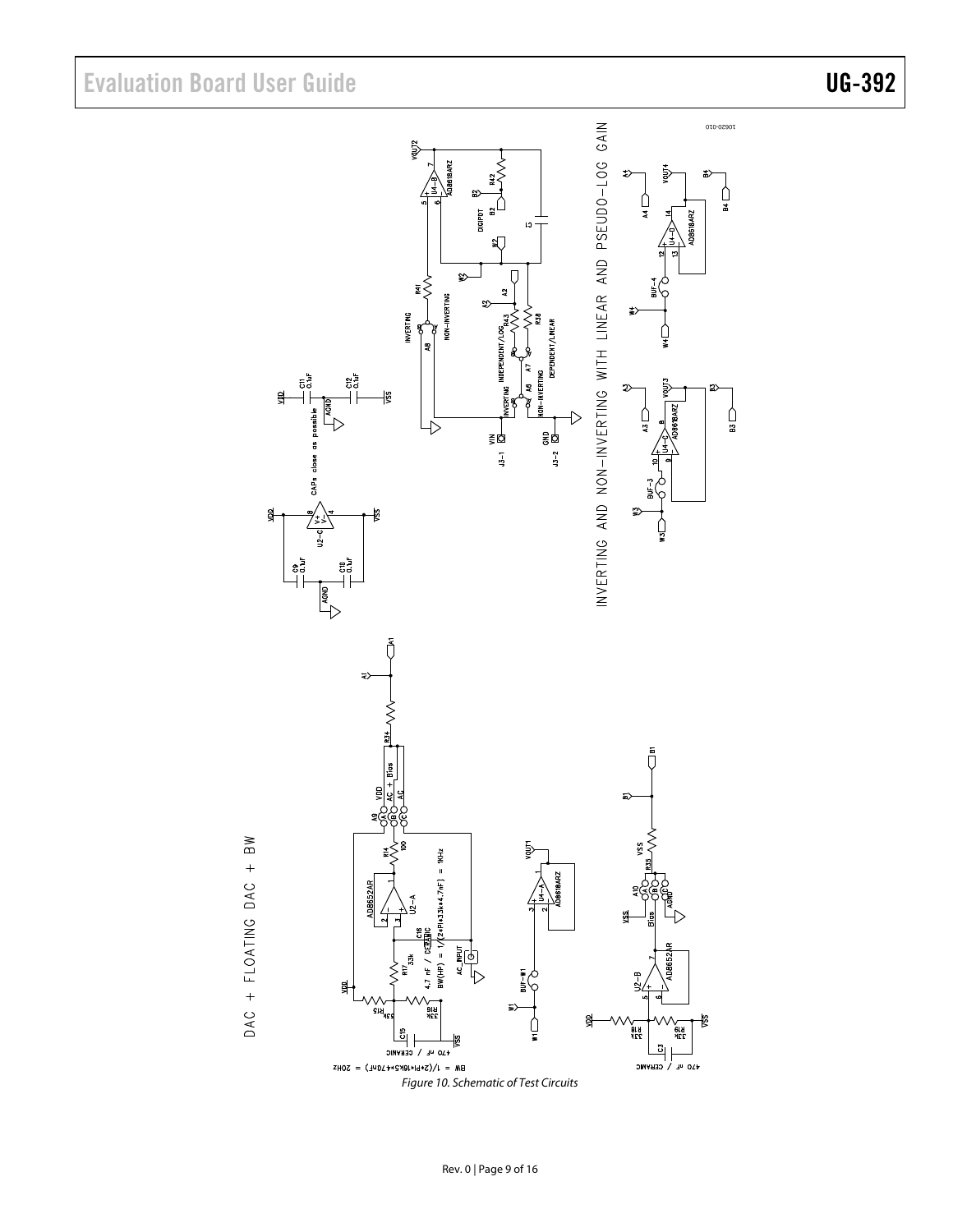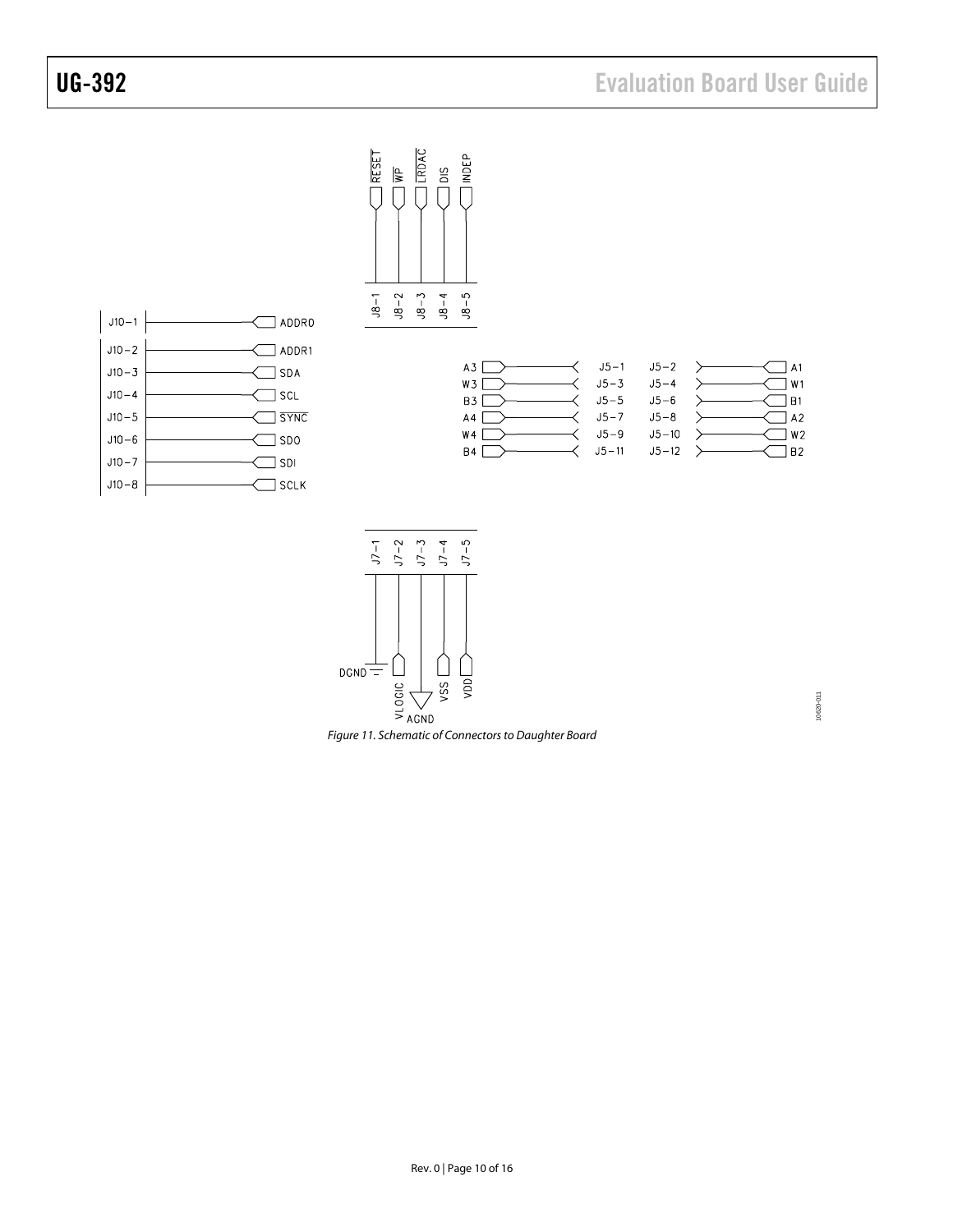# Evaluation Board User Guide Communication Control of Control of Control Control Control Control Control Control Control Control Control Control Control Control Control Control Control Control Control Control Control Contro



Figure 14. Layer 2 Side PCB Drawing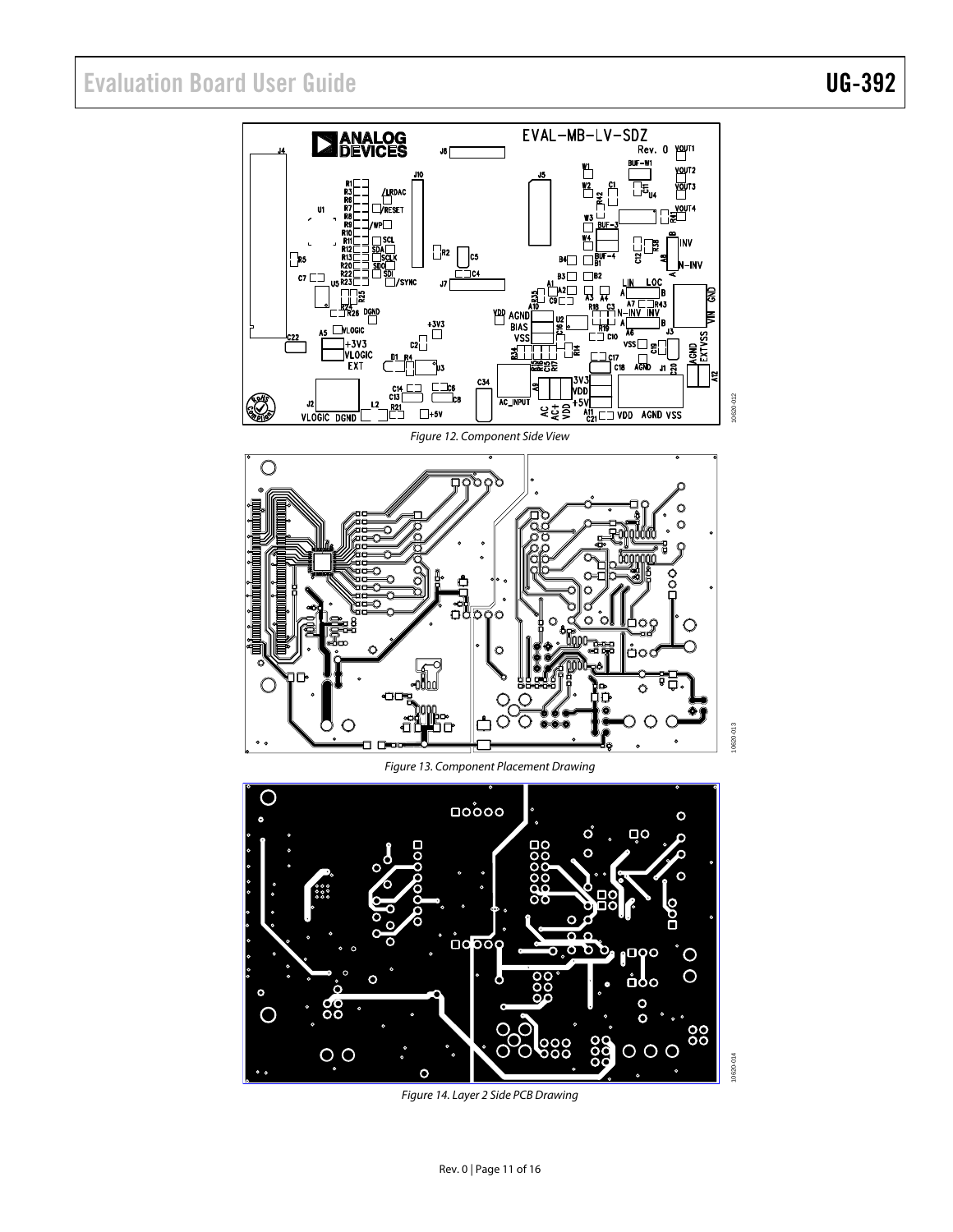10620-015

 $\bigcap$  vlogic

A19

**D** 

 $\frac{1}{2}$ 

#### <span id="page-11-0"></span>**DAUGHTER BOARD**

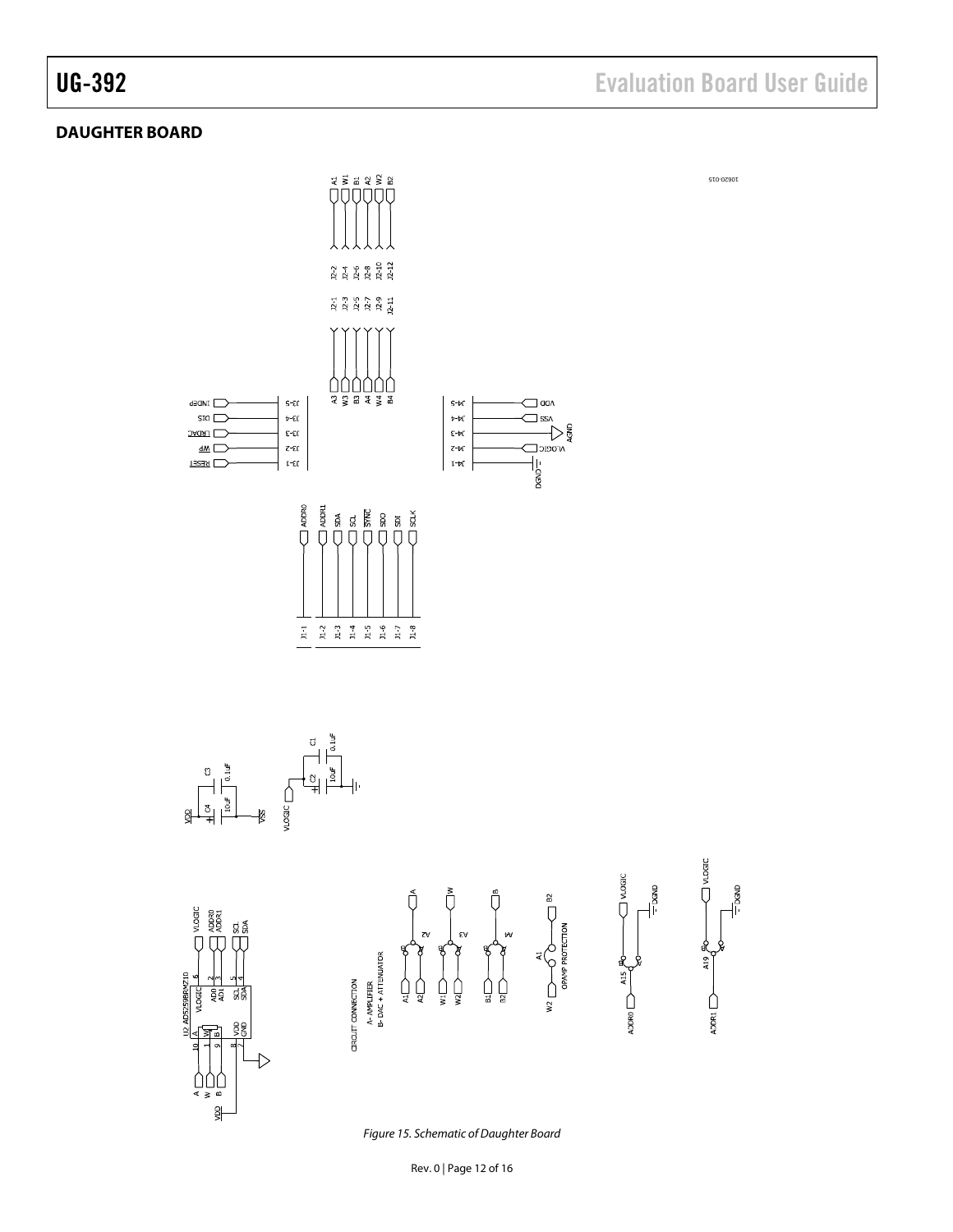# Evaluation Board User Guide Contract Contract Contract Contract Contract Contract Contract Contract Contract Contract Contract Contract Contract Contract Contract Contract Contract Contract Contract Contract Contract Contr

Rev. 0  $\frac{1}{100}$  Rev. 0  $\frac{1}{100}$  Rev. 0  $\frac{1}{100}$  RNAL - AD5258/9DB  $|02|$  $\overline{M}$ 10620-016 J4 10620-016

Figure 16. Component Side View



Figure 17. Component Placement Drawing



Figure 18. Layer 2 Side PCB Drawing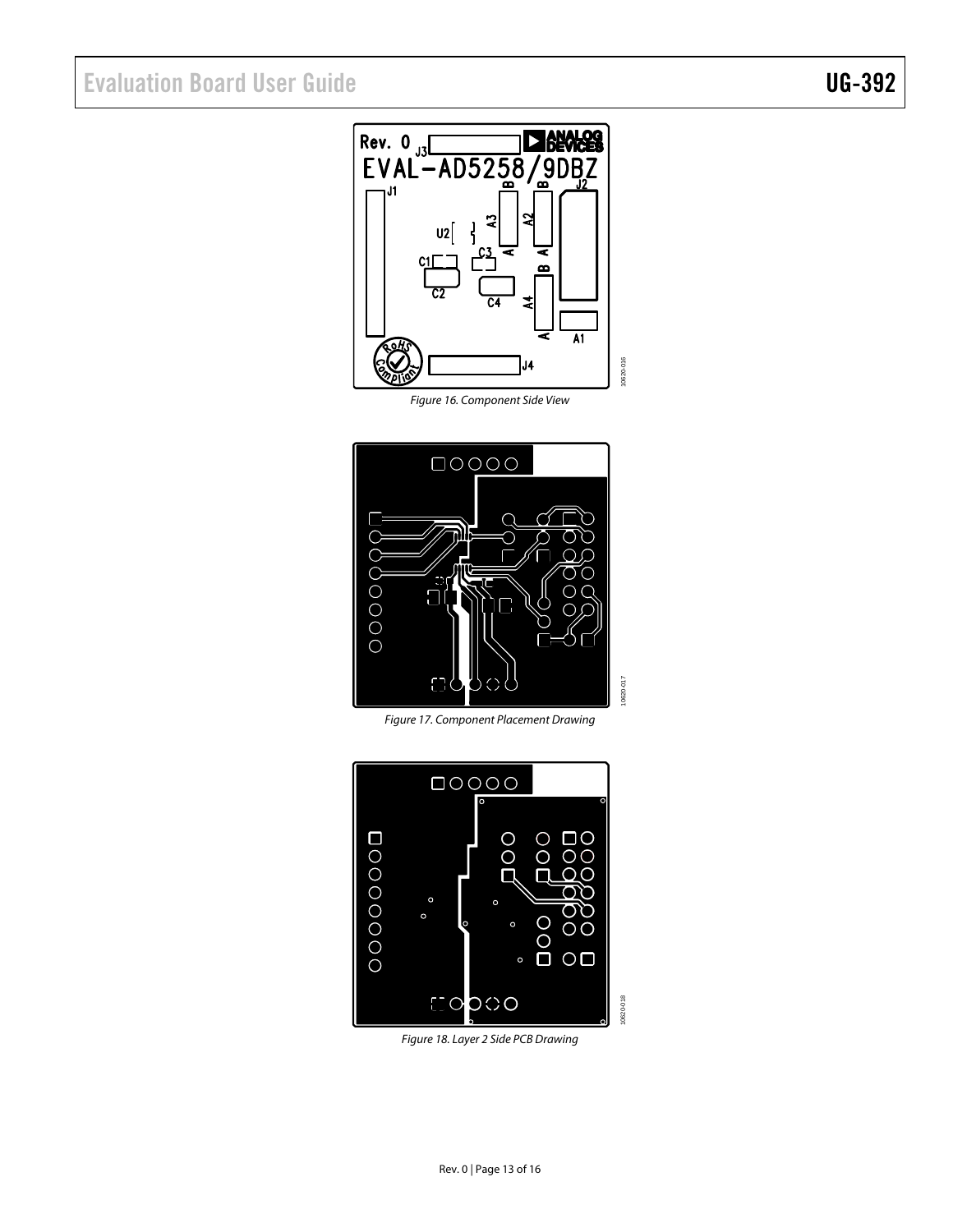# <span id="page-13-0"></span>ORDERING INFORMATION

### <span id="page-13-1"></span>**BILL OF MATERIALS**

|                | Table 7. Motherboard                                                                                      |                                                       |                                        |  |  |  |  |
|----------------|-----------------------------------------------------------------------------------------------------------|-------------------------------------------------------|----------------------------------------|--|--|--|--|
| Qty            | <b>Reference Designator</b>                                                                               | <b>Description</b>                                    | Supplier <sup>1</sup> /Part Number     |  |  |  |  |
| $\overline{3}$ | BUF-3, BUF-4, BUF-W1                                                                                      | 2-pin (0.1" pitch) header and shorting shunt          | FEC 1022247 and 150-411                |  |  |  |  |
| 3              | A6, A7, A8                                                                                                | 3-pin SIL header and shorting link                    | FEC 1022248 and 150410                 |  |  |  |  |
| 5              | A5, A9, A10, A11, A12                                                                                     | 6-pin $(3 \times 2)$ , 0.1" header and shorting block | FEC 148-535 and 150-411 (36-pin strip) |  |  |  |  |
| $\mathbf{1}$   | J1                                                                                                        | 3-pin terminal block (5 mm pitch)                     | FEC 151790                             |  |  |  |  |
| 2              | J7, J8                                                                                                    | 4-pin SIL header                                      | FEC 1098035                            |  |  |  |  |
| $\mathbf{1}$   | J4                                                                                                        | Receptacle, 0.6 mm, 120-way                           | Digi-Key H1219-ND                      |  |  |  |  |
| $\mathbf{1}$   | J10                                                                                                       | 8-pin inline header; 100 mil centers                  | FEC 1098038                            |  |  |  |  |
| $\mathbf{1}$   | J5                                                                                                        | 12-pin $(2 \times 6)$ , 0.1" pitch header             | FEC 1098051                            |  |  |  |  |
| $\overline{2}$ | J2, J3                                                                                                    | 2-pin terminal block (5 mm pitch)                     | FEC 151789                             |  |  |  |  |
| 17             | R1, R3, R6, R7, R8, R9, R10, R11, R12,<br>R13, R20, R22, R23, R34, R35, R42,                              | SMD resistor, 0 $\Omega$ , 0.01, 0603                 | FEC 9331662                            |  |  |  |  |
|                | R43                                                                                                       |                                                       |                                        |  |  |  |  |
| 1              | R <sub>2</sub>                                                                                            | SMD resistor, 2.2 k $\Omega$ , 0.01, 0603             | FEC 1750676                            |  |  |  |  |
| 1              | R41                                                                                                       | SMD resistor, 1.7 kΩ, 1%, 0603                        | FEC 1170811                            |  |  |  |  |
| 1              | R <sub>21</sub>                                                                                           | Resistor, surge, 1.6 $\Omega$ , 1%, 0603              | FEC 1627674                            |  |  |  |  |
| 1              | R38                                                                                                       | SMD resistor, 2.7 k $\Omega$ , 1%, 0603               | FEC 1750678                            |  |  |  |  |
| 1              | R <sub>14</sub>                                                                                           | SMD resistor, 100 $\Omega$ , 1%, 0603                 | FEC 9330364                            |  |  |  |  |
| $\mathbf{1}$   | R4                                                                                                        | SMD resistor, 1 kΩ, 0.01, 0603                        | FEC 9330380                            |  |  |  |  |
| 3              | R5, R25, R26                                                                                              | SMD resistor, 100 kΩ, 1%, 0603                        | FEC 9330402                            |  |  |  |  |
| 5              | R15, R16, R17, R18, R19                                                                                   | SMD resistor, 33 k $\Omega$ , 1%, 0603                | FEC 9331034                            |  |  |  |  |
| $\mathbf{1}$   | C1                                                                                                        | SMD capacitor, 100 nF, 10%, 0805                      | FEC 165-0863                           |  |  |  |  |
| 8              | C4, C9, C10, C11, C12, C17, C19, C21                                                                      | SMD capacitor, 0.1 µF, ±10%, 0603                     | FEC 1759122                            |  |  |  |  |
| 4              | C <sub>2</sub> , C <sub>6</sub> , C <sub>7</sub> , C <sub>14</sub>                                        | SMD capacitor, 0.1 µF, ±10%, 0603                     | FEC 301-9482                           |  |  |  |  |
| $\overline{2}$ | C8, C13                                                                                                   | SMD capacitor, 10 µF, ±10%                            | FEC 197-130                            |  |  |  |  |
| 4              | C18, C20, C22, C5                                                                                         | Capacitor, 10 µF, ±20%                                | FEC 1190107                            |  |  |  |  |
| $\overline{2}$ | C3, C15                                                                                                   | Capacitor, 470 nF, ±10%, 0603                         | FEC 1414037                            |  |  |  |  |
| $\mathbf{1}$   | C16                                                                                                       | Capacitor, 4.7 nF, ±10%, 0603                         | FEC 1414642                            |  |  |  |  |
| 1              | C <sub>34</sub>                                                                                           | Capacitor, 4.7 nF, ±20%                               | FEC 1432350                            |  |  |  |  |
| 1              | L2                                                                                                        | Inductor, SMD, 600Z                                   | FEC 9526862                            |  |  |  |  |
| 1              | D1                                                                                                        | Green SMD LED                                         | FEC 5790852                            |  |  |  |  |
| $\mathbf{1}$   | U1                                                                                                        | Two-port level translating bus switch                 | ADG3247BCPZ                            |  |  |  |  |
| 1              | U <sub>2</sub>                                                                                            | Dual op amp                                           | <b>AD8652ARZ</b>                       |  |  |  |  |
| $\mathbf{1}$   | U3                                                                                                        | Precision low dropout voltage regulator               | ADP3303ARZ-3.3                         |  |  |  |  |
| $\mathbf{1}$   | U <sub>4</sub>                                                                                            | Operational amplifier                                 | <b>AD8618ARZ</b>                       |  |  |  |  |
| $\mathbf{1}$   | U <sub>5</sub>                                                                                            | I <sup>2</sup> C serial EEPROM 64k 2.5 V MSOP-8       | FEC 1331335                            |  |  |  |  |
| 27             | LRDAC, RESET, SYNC, WP, A1, A2,<br>A3, A4, AGND, B1, VOUT_C1,<br>VOUT_C2, VOUT3, VOUT4, W1, W2,<br>W3, W4 | Terminal, PCB, black, PK100, test point               | FEC 8731128                            |  |  |  |  |
| 5              | +3.3V, +5V, EXT_VDD, VLOGIC,<br>EXT_VSS                                                                   | Terminal, PCB, red, PK100                             | FEC 8731144                            |  |  |  |  |

<span id="page-13-2"></span>FEC refers to Farnell Electronic Component Distributors; Digi-Key refers to Digi-Key Corporation.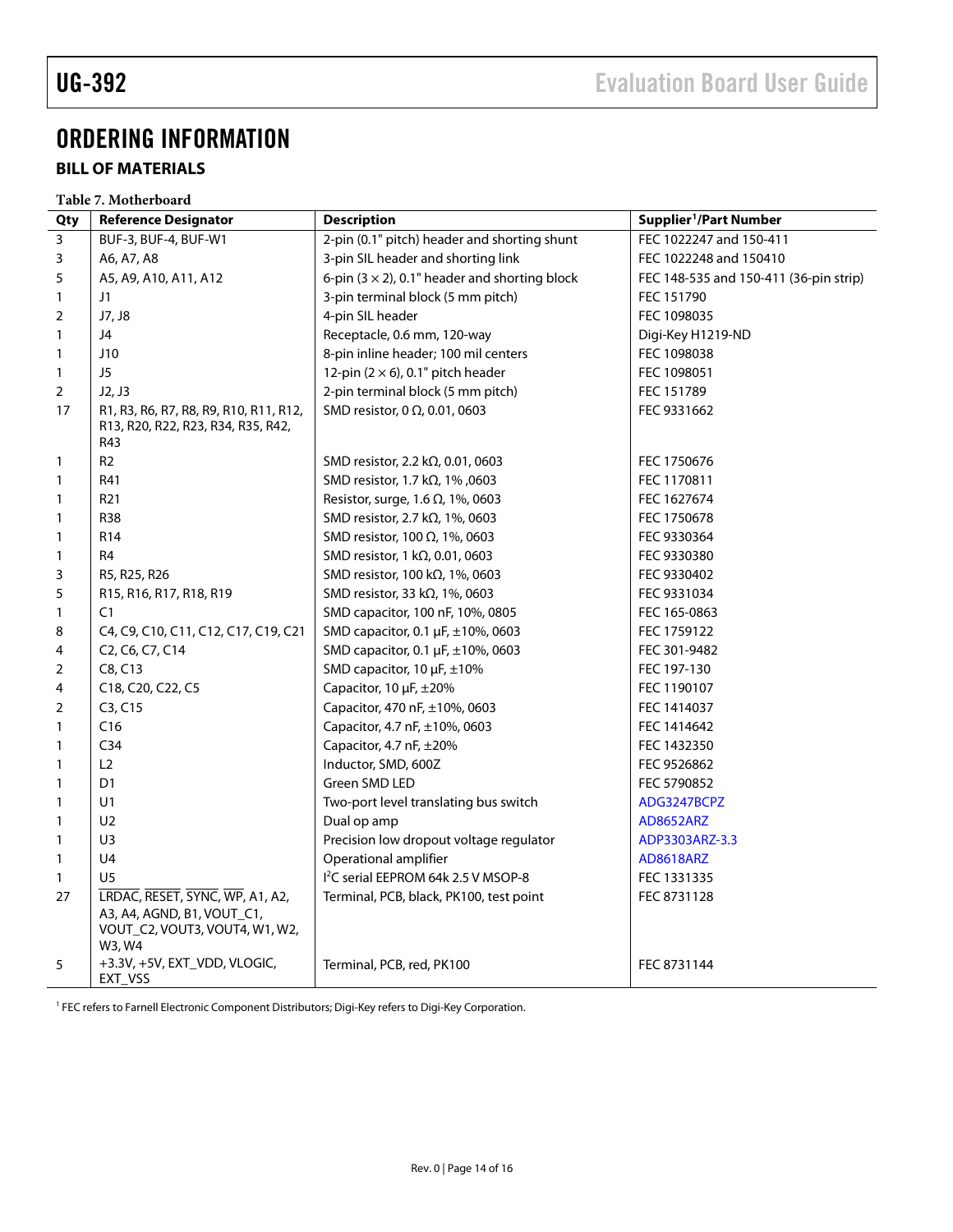#### **Table 8. Daughter Board**

| Qty | <b>Reference Designator</b>     | <b>Description</b>                                       | Supplier <sup>1</sup> /Part Number |
|-----|---------------------------------|----------------------------------------------------------|------------------------------------|
|     | U2                              | 256-position digital potentiometer                       | AD5259BRMZ10                       |
|     | A <sub>1</sub>                  | 2-pin (0.1" pitch) header and shorting shunt             | FEC 1022247 and 150-411            |
|     | A2, A3, A4                      | 3-pin SIL header and shorting link                       | FEC 1022248 and 150410             |
|     | C <sub>2</sub> , C <sub>4</sub> | 6.3 V tantalum capacitor (Case A), 10 $\mu$ F, $\pm$ 20% | FEC 1190107                        |
|     | C1, C3                          | 50 V, X7R ceramic capacitor, 0.1 µF, ±10%                | FEC 1759122                        |
|     | J1                              | Header, 2.54 mm, PCB, $1 \times 8$ -way                  | FEC 1766172                        |
|     | J <sub>2</sub>                  | 12-pin $(2 \times 6)$ , 0.1" pitch header                | FEC 1804099                        |
|     | J3, J4                          | 5-pin SIL header                                         | FEC 1929016                        |

<sup>1</sup> FEC refers to Farnell Electronic Component Distributors.